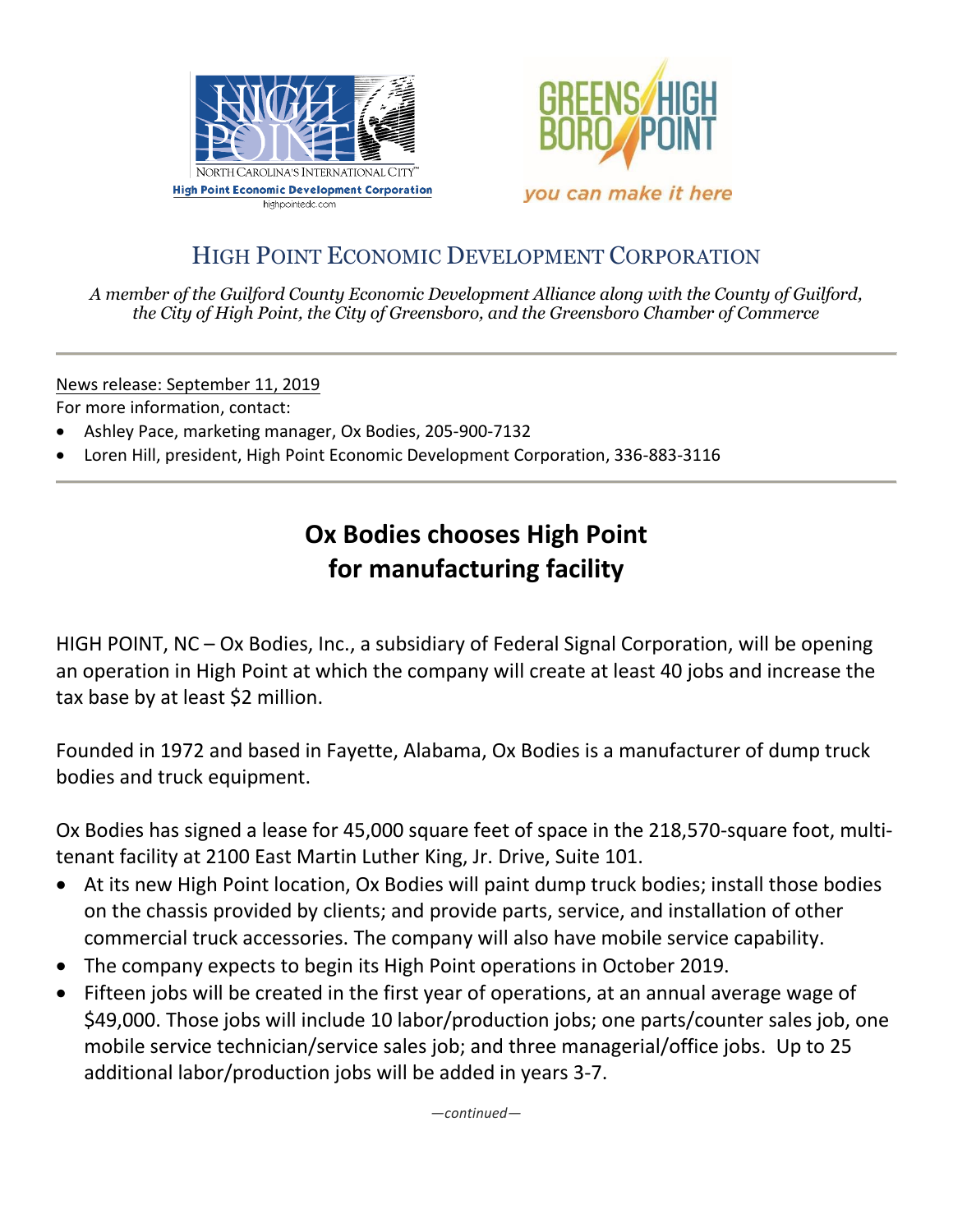*Ox Bodies chooses High Point Page 2*

At its April 15, 2019, meeting, the High Point City Council authorized up to \$87,600 in performance-based incentives for the Ox Bodies expansion project.

The company had been looking for an East Coast location and chose High Point after considering locations in four other counties in North Carolina and one county in South Carolina.

"Our company has been growing impressively, and we are pleased we can continue our expansion in High Point," said Henry Bell, Ox Bodies president and general manager. "We have found a building that meets our immediate and future needs, a central East Coast location that can easily serve our customers there, and a city government and business community that have warmly welcomed us. We view this expansion as the next step in what will become our model to be located closer to the markets we serve."

"Ox Bodies' announcement is exciting for High Point in many ways," said Loren Hill, president of the High Point Economic Development Corporation, a department of city government. "An impressive manufacturing company will be opening operations here and employing our residents. In addition, the former Hatteras Yachts building has been greatly underutilized for many, many years. Bringing more activity and jobs to that building and the surrounding neighborhood is great news for High Point."

The company will hold an employment fair for residents interested in working at Ox Bodies' High Point facility. Please see the following page from the NCWorks Career Center at 607 Idol Street in High Point, 336-882-4141.